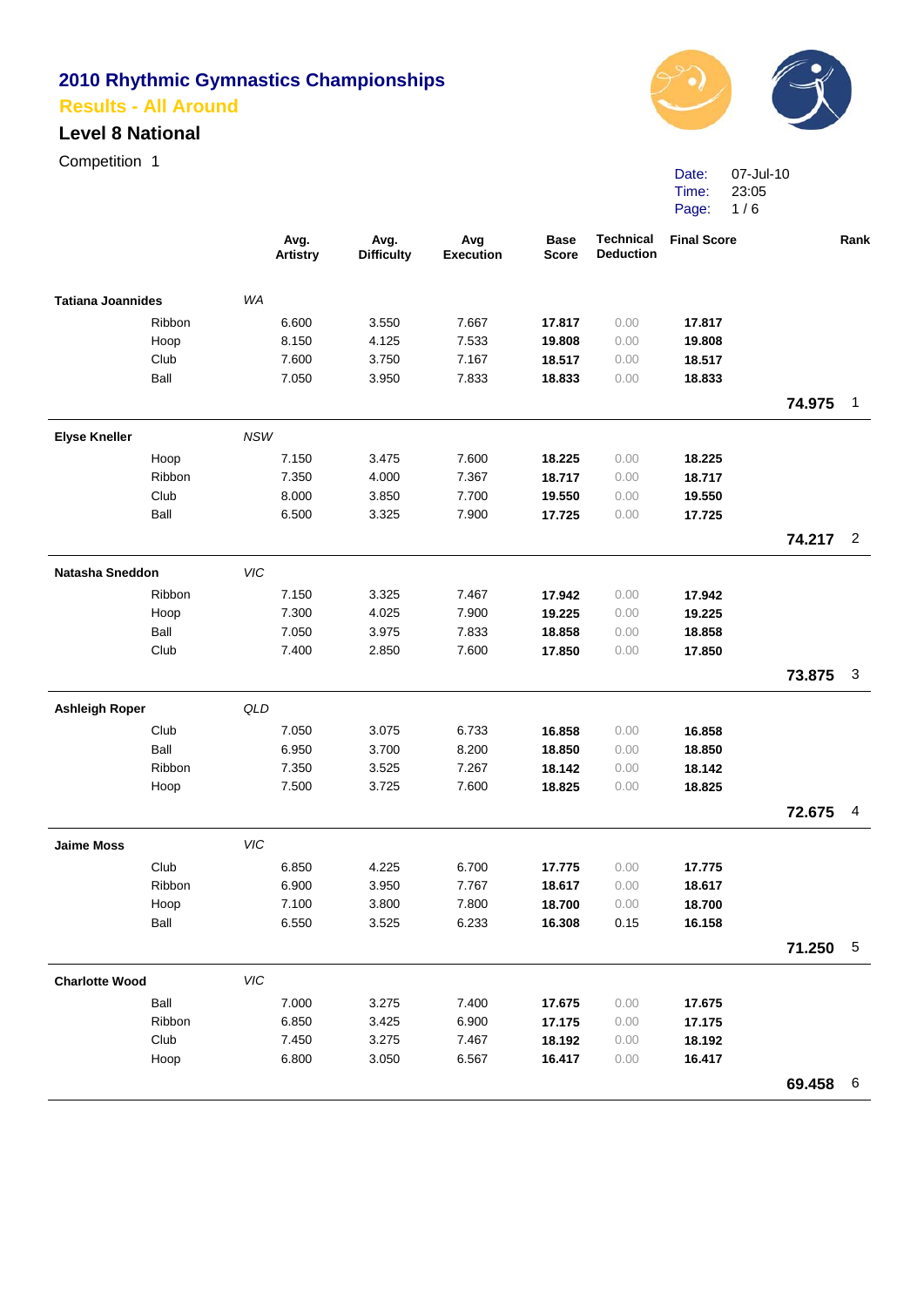#### **Level 8 National**

Competition 1



Date: 07-Jul-10 Time: Page: 2 / 6 23:05

|                      |        | Avg.<br><b>Artistry</b> | Avg.<br><b>Difficulty</b> | Avg<br><b>Execution</b> | <b>Base</b><br><b>Score</b> | <b>Technical</b><br><b>Deduction</b> | <b>Final Score</b> |           | Rank           |
|----------------------|--------|-------------------------|---------------------------|-------------------------|-----------------------------|--------------------------------------|--------------------|-----------|----------------|
| <b>Leah Hartley</b>  |        | QLD                     |                           |                         |                             |                                      |                    |           |                |
|                      | Ball   | 7.150                   | 3.175                     | 7.600                   | 17.925                      | 0.00                                 | 17.925             |           |                |
|                      | Ribbon | 6.600                   | 3.000                     | 7.433                   | 17.033                      | 0.00                                 | 17.033             |           |                |
|                      | Hoop   | 6.950                   | 2.925                     | 7.200                   | 17.075                      | 0.00                                 | 17.075             |           |                |
|                      | Club   | 7.500                   | 2.750                     | 6.933                   | 17.183                      | 0.00                                 | 17.183             |           |                |
|                      |        |                         |                           |                         |                             |                                      |                    | 69.217    | $\overline{7}$ |
| <b>Alexandra Bak</b> |        | WA                      |                           |                         |                             |                                      |                    |           |                |
|                      | Hoop   | 7.100                   | 3.250                     | 7.167                   | 17.517                      | 0.00                                 | 17.517             |           |                |
|                      | Ball   | 6.400                   | 3.525                     | 7.133                   | 17.058                      | 0.00                                 | 17.058             |           |                |
|                      | Club   | 7.050                   | 3.325                     | 6.667                   | 17.042                      | 0.00                                 | 17.042             |           |                |
|                      | Ribbon | 6.500                   | 3.525                     | 7.233                   | 17.258                      | 0.00                                 | 17.258             |           |                |
|                      |        |                         |                           |                         |                             |                                      |                    | 68.875    | 8              |
| <b>Mikaela Bull</b>  |        | <b>NSW</b>              |                           |                         |                             |                                      |                    |           |                |
|                      | Ball   | 6.700                   | 3.325                     | 7.700                   | 17.725                      | 0.00                                 | 17.725             |           |                |
|                      | Hoop   | 7.150                   | 2.975                     | 7.333                   | 17.458                      | 0.00                                 | 17.458             |           |                |
|                      | Club   | 7.250                   | 2.725                     | 7.033                   | 17.008                      | 0.00                                 | 17.008             |           |                |
|                      | Ribbon | 6.650                   | 3.225                     | 6.767                   | 16.642                      | 0.00                                 | 16.642             |           |                |
|                      |        |                         |                           |                         |                             |                                      |                    | 68.833    | 9              |
| Krishma Sood         |        | <b>NSW</b>              |                           |                         |                             |                                      |                    |           |                |
|                      | Hoop   | 7.200                   | 2.950                     | 7.533                   | 17.683                      | 0.00                                 | 17.683             |           |                |
|                      | Club   | 7.150                   | 2.450                     | 7.433                   | 17.033                      | 0.00                                 | 17.033             |           |                |
|                      | Ball   | 6.600                   | 3.175                     | 6.933                   | 16.708                      | 0.00                                 | 16.708             |           |                |
|                      | Ribbon | 6.600                   | 2.975                     | 7.400                   | 16.975                      | 0.00                                 | 16.975             |           |                |
|                      |        |                         |                           |                         |                             |                                      |                    | 68.400    | 10             |
| <b>Pascale Maher</b> |        | VIC                     |                           |                         |                             |                                      |                    |           |                |
|                      | Hoop   | 7.150                   | 3.100                     | 7.100                   | 17.350                      | 0.00                                 | 17.350             |           |                |
|                      | Club   | 6.650                   | 3.325                     | 6.500                   | 16.475                      | 0.00                                 | 16.475             |           |                |
|                      | Ribbon | 7.000                   | 2.775                     | 6.900                   | 16.675                      | 0.00                                 | 16.675             |           |                |
|                      | Ball   | 6.950                   | 3.425                     | 7.467                   | 17.842                      | 0.00                                 | 17.842             |           |                |
|                      |        |                         |                           |                         |                             |                                      |                    | 68.342 11 |                |
| <b>Leanne Jiang</b>  |        | WA                      |                           |                         |                             |                                      |                    |           |                |
|                      | Hoop   | 7.100                   | 3.500                     | 6.900                   | 17.500                      | 0.00                                 | 17.500             |           |                |
|                      | Ball   | 6.600                   | 3.675                     | 7.167                   | 17.442                      | 0.00                                 | 17.442             |           |                |
|                      | Club   | 7.150                   | 3.575                     | 7.400                   | 18.125                      | 0.00                                 | 18.125             |           |                |
|                      | Ribbon | 5.900                   | 3.100                     | 6.067                   | 15.067                      | 0.00                                 | 15.067             |           |                |
|                      |        |                         |                           |                         |                             |                                      |                    | 68.133 12 |                |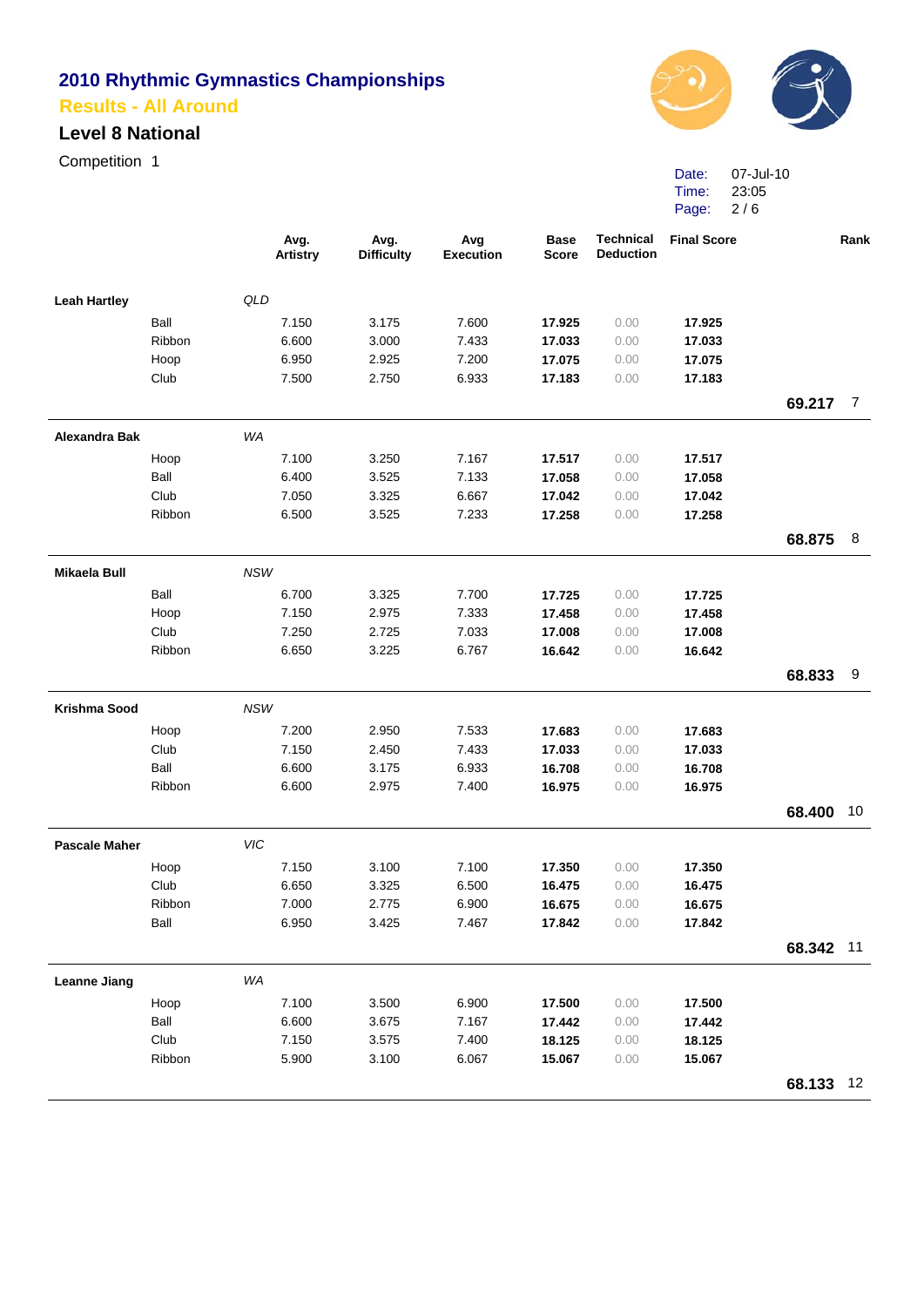### **Level 8 National**

Competition 1



Date: Time: Page: 3 / 6 07-Jul-10 23:05

|                           |        |            | Avg.<br><b>Artistry</b> | Avg.<br><b>Difficulty</b> | Avg<br><b>Execution</b> | <b>Base</b><br><b>Score</b> | <b>Technical</b><br><b>Deduction</b> | <b>Final Score</b> |           | Rank |
|---------------------------|--------|------------|-------------------------|---------------------------|-------------------------|-----------------------------|--------------------------------------|--------------------|-----------|------|
| <b>Kaitlin Meyer</b>      |        | <b>NSW</b> |                         |                           |                         |                             |                                      |                    |           |      |
|                           | Hoop   |            | 7.300                   | 3.200                     | 6.833                   | 17.333                      | 0.00                                 | 17.333             |           |      |
|                           | Ball   |            | 6.700                   | 3.225                     | 7.433                   | 17.358                      | 0.00                                 | 17.358             |           |      |
|                           | Club   |            | 7.350                   | 3.100                     | 7.200                   | 17.650                      | 0.00                                 | 17.650             |           |      |
|                           | Ribbon |            | 6.050                   | 3.250                     | 6.200                   | 15.500                      | 0.00                                 | 15.500             |           |      |
|                           |        |            |                         |                           |                         |                             |                                      |                    | 67.842 13 |      |
| <b>Chloe Trevett</b>      |        | <b>NSW</b> |                         |                           |                         |                             |                                      |                    |           |      |
|                           | Ribbon |            | 6.800                   | 2.950                     | 6.700                   | 16.450                      | 0.00                                 | 16.450             |           |      |
|                           | Ball   |            | 6.350                   | 3.075                     | 7.333                   | 16.758                      | 0.00                                 | 16.758             |           |      |
|                           | Hoop   |            | 7.500                   | 2.875                     | 6.933                   | 17.308                      | 0.00                                 | 17.308             |           |      |
|                           | Club   |            | 6.850                   | 2.750                     | 7.300                   | 16.900                      | 0.00                                 | 16.900             |           |      |
|                           |        |            |                         |                           |                         |                             |                                      |                    | 67.417    | -14  |
| Anna Didenko              |        | VIC        |                         |                           |                         |                             |                                      |                    |           |      |
|                           | Club   |            | 6.950                   | 2.600                     | 7.267                   | 16.817                      | 0.00                                 | 16.817             |           |      |
|                           | Ribbon |            | 6.700                   | 2.975                     | 7.133                   | 16.808                      | 0.00                                 | 16.808             |           |      |
|                           | Ball   |            | 6.400                   | 2.900                     | 6.567                   | 15.867                      | 0.15                                 | 15.717             |           |      |
|                           | Hoop   |            | 7.300                   | 3.025                     | 7.467                   | 17.792                      | 0.00                                 | 17.792             |           |      |
|                           |        |            |                         |                           |                         |                             |                                      |                    | 67.133    | 15   |
| <b>Dimity Baker</b>       |        | WA         |                         |                           |                         |                             |                                      |                    |           |      |
|                           | Ball   |            | 6.650                   | 3.175                     | 7.500                   | 17.325                      | 0.00                                 | 17.325             |           |      |
|                           | Hoop   |            | 7.000                   | 3.275                     | 7.167                   | 17.442                      | 0.00                                 | 17.442             |           |      |
|                           | Ribbon |            | 6.350                   | 2.550                     | 6.833                   | 15.733                      | 0.00                                 | 15.733             |           |      |
|                           | Club   |            | 6.850                   | 2.950                     | 6.533                   | 16.333                      | 0.00                                 | 16.333             |           |      |
|                           |        |            |                         |                           |                         |                             |                                      |                    | 66.833    | 16   |
| <b>Kristy Shakespeare</b> |        | NSW        |                         |                           |                         |                             |                                      |                    |           |      |
|                           | Ribbon |            | 6.950                   | 3.250                     | 7.000                   | 17.200                      | 0.00                                 | 17.200             |           |      |
|                           | Ball   |            | 7.050                   | 2.950                     | 7.000                   | 17.000                      | 0.20                                 | 16.800             |           |      |
|                           | Hoop   |            | 6.700                   | 3.150                     | 6.533                   | 16.383                      | 0.20                                 | 16.183             |           |      |
|                           | Club   |            | 7.400                   | 2.175                     | 7.000                   | 16.575                      | 0.00                                 | 16.575             |           |      |
|                           |        |            |                         |                           |                         |                             |                                      |                    | 66.758 17 |      |
| Mikaela Walsh             |        | $N\!Z$     |                         |                           |                         |                             |                                      |                    |           |      |
|                           | Ball   |            | 6.350                   | 3.550                     | 7.533                   | 17.433                      | 0.00                                 | 17.433             |           |      |
|                           | Ribbon |            | 6.100                   | 3.100                     | 6.267                   | 15.467                      | 0.00                                 | 15.467             |           |      |
|                           | Hoop   |            | 6.600                   | 3.450                     | 6.800                   | 16.850                      | 0.00                                 | 16.850             |           |      |
|                           | Club   |            | 6.750                   | 2.925                     | 6.467                   | 16.142                      | 0.00                                 | 16.142             |           |      |
|                           |        |            |                         |                           |                         |                             |                                      |                    | 65.892 18 |      |
|                           |        |            |                         |                           |                         |                             |                                      |                    |           |      |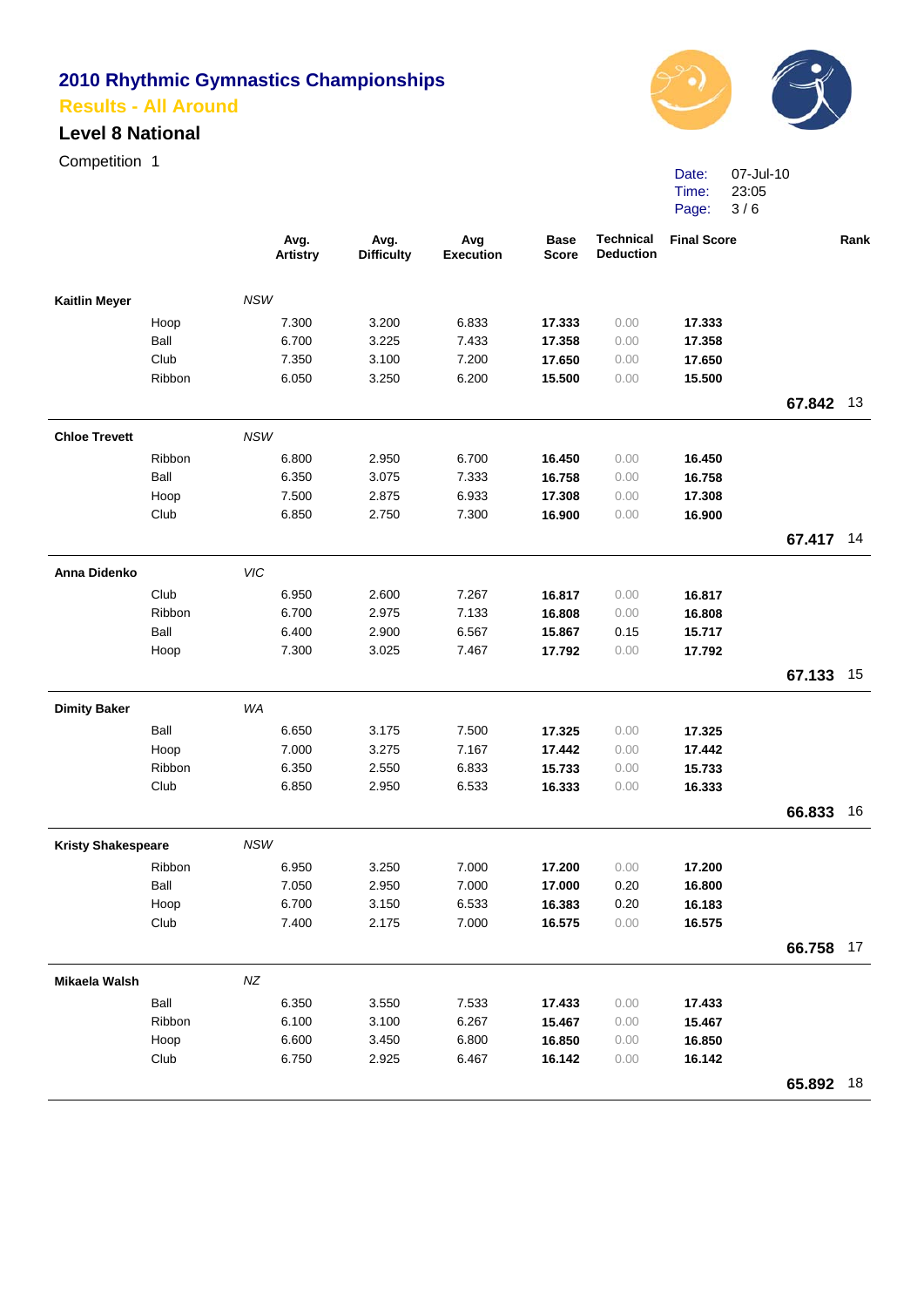#### **Level 8 National**

Competition 1



Date: 07-Jul-10 Time: Page: 4/6 23:05

|                            |        |           | Avg.<br><b>Artistry</b> | Avg.<br><b>Difficulty</b> | Avg<br><b>Execution</b> | <b>Base</b><br><b>Score</b> | <b>Technical</b><br><b>Deduction</b> | <b>Final Score</b> |           | Rank |
|----------------------------|--------|-----------|-------------------------|---------------------------|-------------------------|-----------------------------|--------------------------------------|--------------------|-----------|------|
| Daniella Sicari            |        | WA        |                         |                           |                         |                             |                                      |                    |           |      |
|                            | Ball   |           | 6.200                   | 3.525                     | 6.733                   | 16.458                      | 0.00                                 | 16.458             |           |      |
|                            | Ribbon |           | 6.100                   | 2.975                     | 6.867                   | 15.942                      | 0.00                                 | 15.942             |           |      |
|                            | Hoop   |           | 6.900                   | 2.950                     | 6.433                   | 16.283                      | 0.00                                 | 16.283             |           |      |
|                            | Club   |           | 7.200                   | 2.675                     | 7.067                   | 16.942                      | 0.00                                 | 16.942             |           |      |
|                            |        |           |                         |                           |                         |                             |                                      |                    | 65.625    | 19   |
| <b>Tahlia King</b>         |        | WA        |                         |                           |                         |                             |                                      |                    |           |      |
|                            | Ball   |           | 6.000                   | 2.950                     | 6.867                   | 15.817                      | 0.00                                 | 15.817             |           |      |
|                            | Ribbon |           | 6.450                   | 3.200                     | 7.000                   | 16.650                      | 0.00                                 | 16.650             |           |      |
|                            | Hoop   |           | 6.800                   | 2.450                     | 7.133                   | 16.383                      | 0.00                                 | 16.383             |           |      |
|                            | Club   |           | 6.900                   | 2.650                     | 7.000                   | 16.550                      | 0.00                                 | 16.550             |           |      |
|                            |        |           |                         |                           |                         |                             |                                      |                    | 65.400 20 |      |
| <b>Katherine Dunning</b>   |        | <b>SA</b> |                         |                           |                         |                             |                                      |                    |           |      |
|                            | Hoop   |           | 7.800                   | 2.350                     | 7.200                   | 17.350                      | 0.00                                 | 17.350             |           |      |
|                            | Ball   |           | 6.950                   | 3.000                     | 7.267                   | 17.217                      | 0.00                                 | 17.217             |           |      |
|                            | Club   |           | 6.750                   | 2.475                     | 6.267                   | 15.492                      | 0.00                                 | 15.492             |           |      |
|                            | Ribbon |           | 6.350                   | 2.375                     | 6.400                   | 15.125                      | 0.00                                 | 15.125             |           |      |
|                            |        |           |                         |                           |                         |                             |                                      |                    | 65.183 21 |      |
| <b>Sarah Jane Morrison</b> |        | $N\!Z$    |                         |                           |                         |                             |                                      |                    |           |      |
|                            | Ribbon |           | 6.450                   | 3.300                     | 7.100                   | 16.850                      | 0.00                                 | 16.850             |           |      |
|                            | Ball   |           | 6.250                   | 2.675                     | 6.733                   | 15.658                      | 0.00                                 | 15.658             |           |      |
|                            | Club   |           | 7.000                   | 2.875                     | 6.500                   | 16.375                      | 0.20                                 | 16.175             |           |      |
|                            | Hoop   |           | 6.850                   | 3.150                     | 6.500                   | 16.500                      | 0.00                                 | 16.500             |           |      |
|                            |        |           |                         |                           |                         |                             |                                      |                    | 65.183 21 |      |
| <b>Myra DeSmet</b>         |        | QLD       |                         |                           |                         |                             |                                      |                    |           |      |
|                            | Hoop   |           | 6.550                   | 2.850                     | 6.567                   | 15.967                      | 0.00                                 | 15.967             |           |      |
|                            | Ribbon |           | 6.500                   | 3.050                     | 7.200                   | 16.750                      | 0.00                                 | 16.750             |           |      |
|                            | Club   |           | 6.850                   | 2.800                     | 6.667                   | 16.317                      | 0.00                                 | 16.317             |           |      |
|                            | Ball   |           | 6.500                   | 2.550                     | 6.600                   | 15.650                      | 0.00                                 | 15.650             |           |      |
|                            |        |           |                         |                           |                         |                             |                                      |                    | 64.683 23 |      |
| <b>Ruth Lever</b>          |        | $N\!Z$    |                         |                           |                         |                             |                                      |                    |           |      |
|                            | Hoop   |           | 6.650                   | 3.250                     | 6.367                   | 16.267                      | 0.05                                 | 16.217             |           |      |
|                            | Ball   |           | 6.800                   | 2.725                     | 6.800                   | 16.325                      | 0.00                                 | 16.325             |           |      |
|                            | Club   |           | 6.950                   | 2.025                     | 6.867                   | 15.842                      | 0.00                                 | 15.842             |           |      |
|                            | Ribbon |           | 6.500                   | 2.375                     | 6.633                   | 15.508                      | 0.00                                 | 15.508             |           |      |
|                            |        |           |                         |                           |                         |                             |                                      |                    | 63.892 24 |      |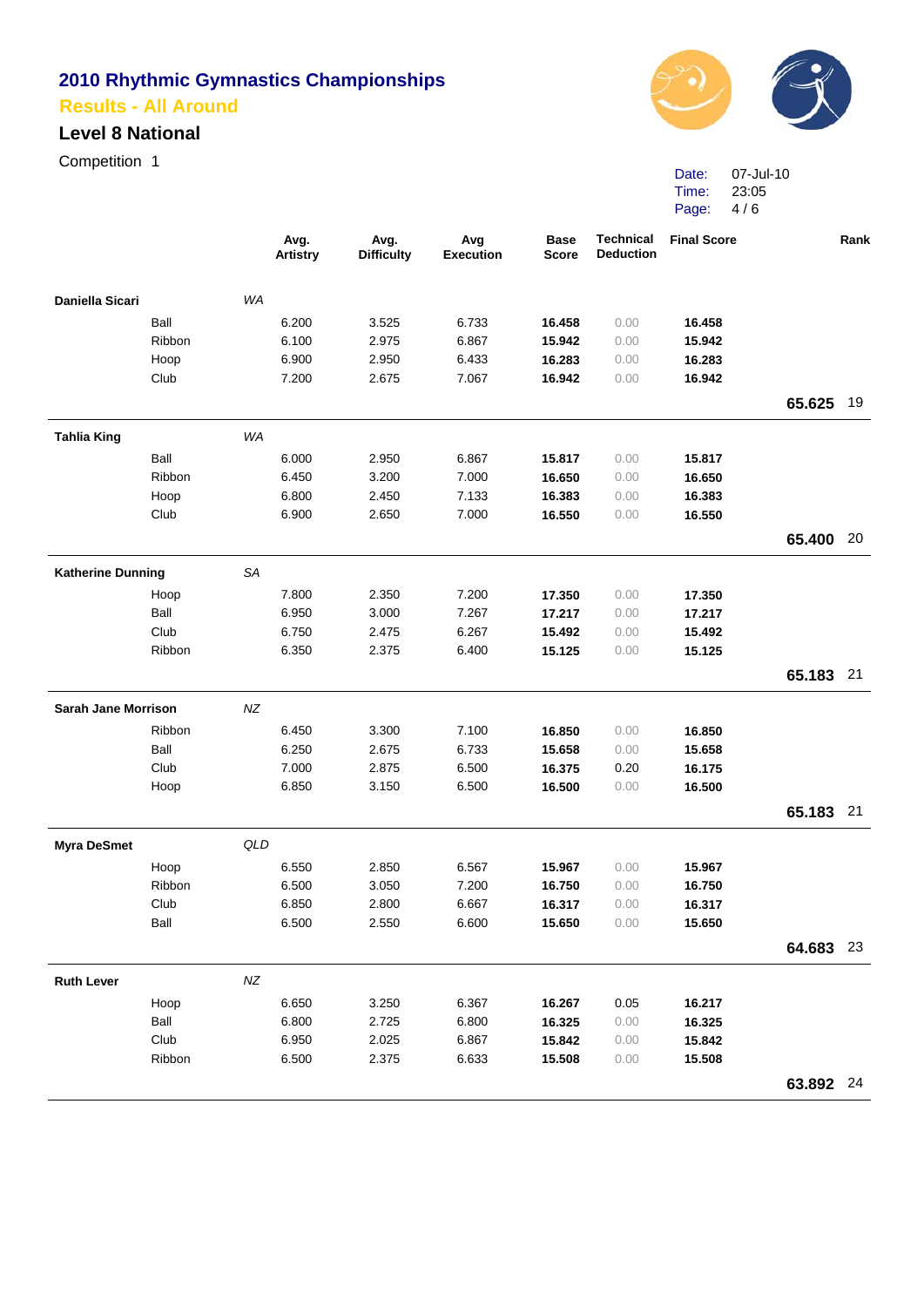#### **Level 8 National**

Competition 1



Date: Time: Page: 5 / 6 07-Jul-10 23:05

|                         |        |            | Avg.<br><b>Artistry</b> | Avg.<br><b>Difficulty</b> | Avg<br><b>Execution</b> | <b>Base</b><br><b>Score</b> | <b>Technical</b><br><b>Deduction</b> | <b>Final Score</b> |           | Rank |
|-------------------------|--------|------------|-------------------------|---------------------------|-------------------------|-----------------------------|--------------------------------------|--------------------|-----------|------|
| Samantha Lakin          |        | NZ         |                         |                           |                         |                             |                                      |                    |           |      |
|                         | Ball   |            | 6.600                   | 2.700                     | 7.467                   | 16.767                      | 0.00                                 | 16.767             |           |      |
|                         | Club   |            | 6.800                   | 2.150                     | 6.733                   | 15.683                      | 0.00                                 | 15.683             |           |      |
|                         | Ribbon |            | 5.950                   | 1.875                     | 6.200                   | 14.025                      | 0.00                                 | 14.025             |           |      |
|                         | Hoop   |            | 7.000                   | 2.675                     | 7.167                   | 16.842                      | 0.00                                 | 16.842             |           |      |
|                         |        |            |                         |                           |                         |                             |                                      |                    | 63.317 25 |      |
| Lara Graham             |        | <b>SA</b>  |                         |                           |                         |                             |                                      |                    |           |      |
|                         | Hoop   |            | 7.150                   | 2.950                     | 6.667                   | 16.767                      | 0.00                                 | 16.767             |           |      |
|                         | Club   |            | 6.650                   | 2.825                     | 6.167                   | 15.642                      | 0.00                                 | 15.642             |           |      |
|                         | Ball   |            | 5.850                   | 2.725                     | 6.567                   | 15.142                      | 0.00                                 | 15.142             |           |      |
|                         | Ribbon |            | 6.050                   | 2.925                     | 6.167                   | 15.142                      | 0.00                                 | 15.142             |           |      |
|                         |        |            |                         |                           |                         |                             |                                      |                    | 62.692 26 |      |
| <b>Victoria Knowles</b> |        | NSW        |                         |                           |                         |                             |                                      |                    |           |      |
|                         | Hoop   |            | 7.000                   | 2.650                     | 6.933                   | 16.583                      | 0.00                                 | 16.583             |           |      |
|                         | Ball   |            | 6.750                   | 2.950                     | 6.800                   | 16.500                      | 0.40                                 | 16.100             |           |      |
|                         | Ribbon |            | 6.100                   | 2.875                     | 5.400                   | 14.375                      | 0.00                                 | 14.375             |           |      |
|                         | Club   |            | 7.000                   | 1.550                     | 7.067                   | 15.617                      | 0.00                                 | 15.617             |           |      |
|                         |        |            |                         |                           |                         |                             |                                      |                    | 62.675 27 |      |
| <b>Ellie Macrae</b>     |        | <b>NSW</b> |                         |                           |                         |                             |                                      |                    |           |      |
|                         | Club   |            | 6.850                   | 2.250                     | 6.767                   | 15.867                      | 0.00                                 | 15.867             |           |      |
|                         | Ribbon |            | 6.100                   | 2.000                     | 6.400                   | 14.500                      | 0.00                                 | 14.500             |           |      |
|                         | Hoop   |            | 6.550                   | 2.325                     | 6.233                   | 15.108                      | 0.20                                 | 14.908             |           |      |
|                         | Ball   |            | 6.550                   | 2.625                     | 7.200                   | 16.375                      | 0.00                                 | 16.375             |           |      |
|                         |        |            |                         |                           |                         |                             |                                      |                    | 61.650 28 |      |
| Saori Murai             |        | QLD        |                         |                           |                         |                             |                                      |                    |           |      |
|                         | Hoop   |            | 7.200                   | 2.625                     | 6.800                   | 16.625                      | 0.00                                 | 16.625             |           |      |
|                         | Ball   |            | 5.900                   | 2.900                     | 6.800                   | 15.600                      | 0.00                                 | 15.600             |           |      |
|                         | Ribbon |            | 6.100                   | 2.600                     | 6.667                   | 15.367                      | 0.00                                 | 15.367             |           |      |
|                         | Club   |            | 6.350                   | 2.000                     | 5.533                   | 13.883                      | 0.00                                 | 13.883             |           |      |
|                         |        |            |                         |                           |                         |                             |                                      |                    | 61.475 29 |      |
| Nericha De Kock         |        | SA         |                         |                           |                         |                             |                                      |                    |           |      |
|                         | Hoop   |            | 7.000                   | 2.550                     | 6.600                   | 16.150                      | 0.00                                 | 16.150             |           |      |
|                         | Ball   |            | 5.800                   | 2.000                     | 5.267                   | 13.067                      | 0.20                                 | 12.867             |           |      |
|                         | Ribbon |            | 6.050                   | 2.400                     | 6.533                   | 14.983                      | 0.00                                 | 14.983             |           |      |
|                         | Club   |            | 7.000                   | 2.775                     | 7.467                   | 17.242                      | 0.00                                 | 17.242             |           |      |
|                         |        |            |                         |                           |                         |                             |                                      |                    | 61.242 30 |      |
|                         |        |            |                         |                           |                         |                             |                                      |                    |           |      |